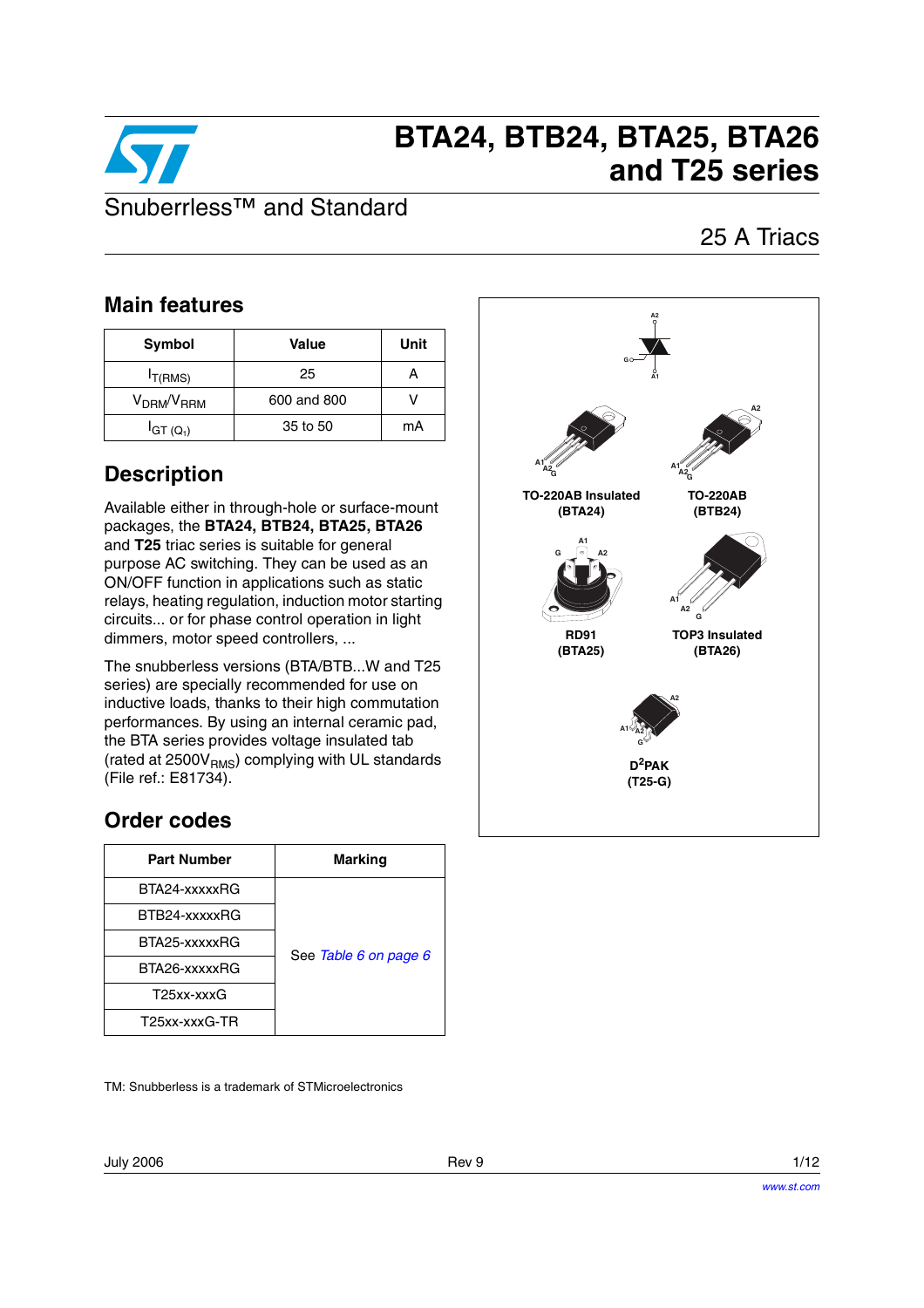## **1 Characteristics**

| Symbol                                                      | <b>Parameter</b>                                                                        |                                             |                       | Value                                        | <b>Unit</b>  |
|-------------------------------------------------------------|-----------------------------------------------------------------------------------------|---------------------------------------------|-----------------------|----------------------------------------------|--------------|
|                                                             |                                                                                         | $D^2$ PAK /<br><b>TO-220AB</b>              | $T_c = 100^{\circ}$ C |                                              |              |
| $I_{T(RMS)}$                                                | RMS on-state current (full sine wave)                                                   | RD91/<br>TOP3 Ins.                          | $T_c = 90^\circ$ C    | 25                                           | A            |
|                                                             |                                                                                         | TO-220AB Ins.                               | $T_c = 75^\circ$ C    |                                              |              |
|                                                             | Non repetitive surge peak on-state                                                      | $F = 50$ Hz                                 | $t = 20$ ms           | 250                                          | A            |
| $I_{\text{TSM}}$                                            | current (full cycle, $T_i$ initial = 25° C)                                             | $F = 60$ Hz                                 | $t = 16.7$ ms         | 260                                          |              |
| $I^2t$                                                      | I <sup>t</sup> Value for fusing                                                         | $t_p = 10$ ms                               |                       | 340                                          | $A^2s$       |
| dl/dt                                                       | Critical rate of rise of on-state current<br>$I_G = 2 \times I_{GT}$ , $t_r \le 100$ ns | $F = 120$ Hz                                | $T_i = 125^\circ C$   | 50                                           | $A/\mu s$    |
| V <sub>DSM</sub> /V <sub>RSM</sub>                          | Non repetitive surge peak off-state<br>voltage                                          | $t_{p}$ = 10 ms                             | $T_i = 25^\circ$ C    | V <sub>DSM</sub> /V <sub>RSM</sub><br>$+100$ | v            |
| l <sub>GM</sub>                                             | Peak gate current                                                                       | $T_i = 125^\circ C$<br>$t_{p} = 20 \,\mu s$ |                       | 4                                            | A            |
| $P_{G(AV)}$                                                 | Average gate power dissipation                                                          |                                             | $T_i = 125^\circ C$   | 1                                            | w            |
| $\frac{\mathsf{T}_{\mathsf{stg}}}{\mathsf{T}_{\mathsf{j}}}$ | Storage junction temperature range<br>Operating junction temperature range              |                                             |                       | $-40$ to $+150$<br>$-40$ to $+125$           | $^{\circ}$ C |

### **Table 1. Absolute maximum ratings**

#### Table 2. Electrical characteristics (T<sub>j</sub> = 25° C, unless otherwise specified), Snubberless™ and **Logic Level (3 quadrants) T25-G, BTA/BTB24...W, BTA25...W, BTA26...W**

| Symbol                  | <b>Test Conditions</b>                                                    | Quadrant            |      | <b>T25</b> | <b>BTA/BTB</b> | Unit      |           |
|-------------------------|---------------------------------------------------------------------------|---------------------|------|------------|----------------|-----------|-----------|
|                         |                                                                           |                     |      |            | <b>CW</b>      | <b>BW</b> |           |
| $I_{GT}$ <sup>(1)</sup> | $V_D = 12 V R_1 = 33 \Omega$                                              | $1 - 11 - 111$      | MAX. | 35         | 35             | 50        | mA        |
| V <sub>GT</sub>         |                                                                           | $1 - 11 - 111$      | MAX. |            |                | v         |           |
| $V_{GD}$                | $V_D = V_{DRM}$ R <sub>L</sub> = 3.3 k $\Omega$<br>$T_i = 125^\circ \, C$ | $1 - 11 - 111$      | MIN. | 0.2        |                |           | v         |
| $I_H^{(2)}$             | $I_T = 500$ mA                                                            |                     | MAX. | 50         | 50             | 75        | mA        |
|                         | $I_G = 1.2 I_{GT}$                                                        | $1 - III$           | MAX. | 70         | 70             | 80        | mA        |
| I <sub>L</sub>          |                                                                           | $\mathbf{I}$        |      | 80         | 80             | 100       |           |
| $dV/dt$ <sup>(2)</sup>  | $V_D = 67 %V_{DRM}$ gate open                                             | $T_i = 125^\circ C$ | MIN. | 500        | 500            | 1000      | $V/\mu s$ |
| (dI/dt)c <sup>(2)</sup> | Without snubber                                                           | $T_i = 125^\circ$ C | MIN. | 13         | 13             | 22        | A/ms      |

1. minimum  $I_{GT}$  is guaranted at 5% of  $I_{GT}$  max.

<span id="page-1-0"></span>2. for both polarities of A2 referenced to A1.

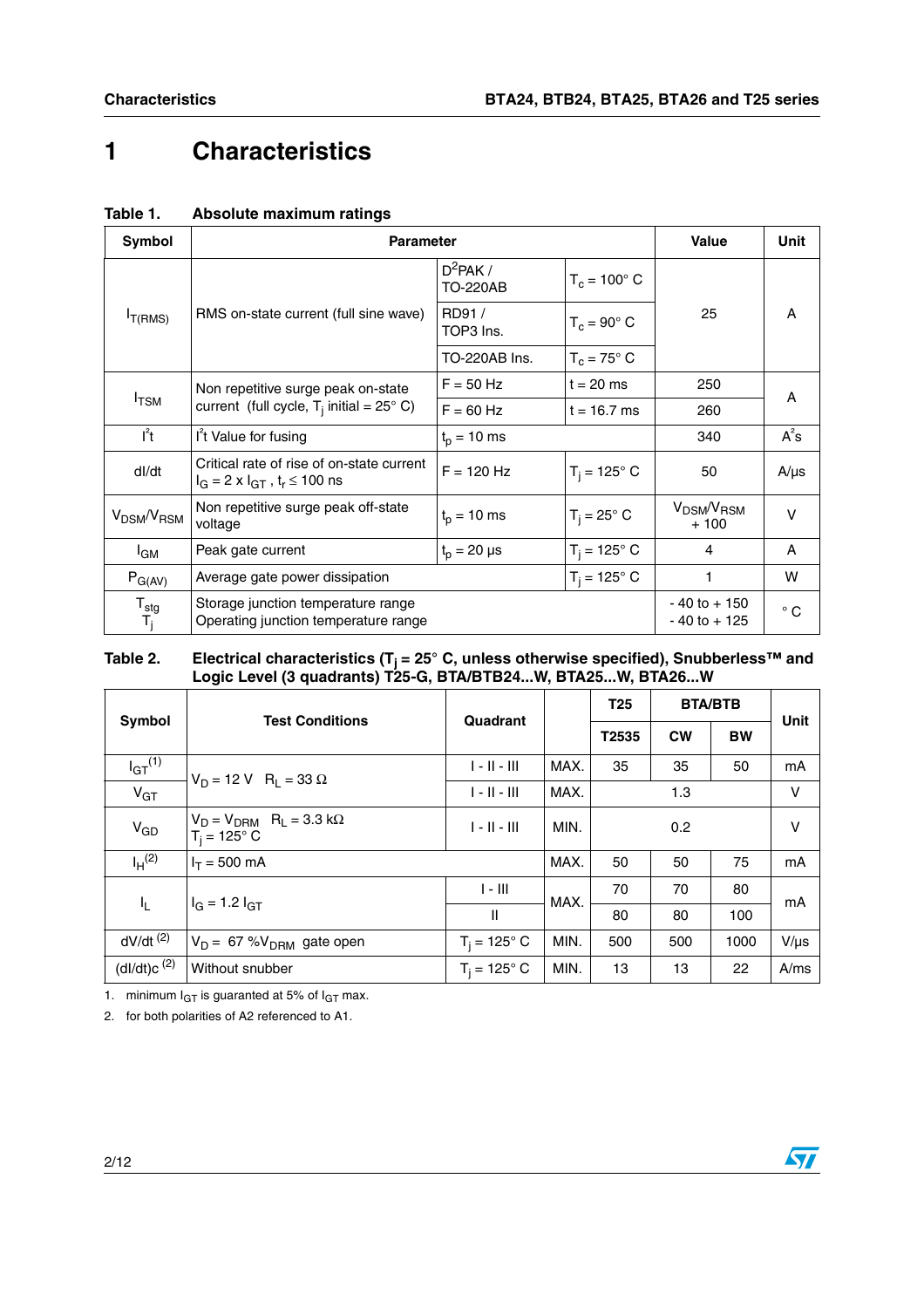| Symbol                  | <b>Test Conditions</b>                                                  | Quadrant            |      | <b>Value</b> | Unit      |  |
|-------------------------|-------------------------------------------------------------------------|---------------------|------|--------------|-----------|--|
| $I_{GT}$ <sup>(1)</sup> | $V_D = 12 V$ R <sub>1</sub> = 33 $\Omega$                               | $1 - 11 - 111 - 10$ | MAX. | 50<br>100    | mA        |  |
| $V_{GT}$                |                                                                         | <b>ALL</b>          | MAX. | 1.3          | v         |  |
| $V_{GD}$                | $V_D = V_{DRM}$ R <sub>L</sub> = 3.3 k $\Omega$ T <sub>i</sub> = 125° C | <b>ALL</b>          | MIN. | 0.2          | v         |  |
| $I_H^{(2)}$             | $I_T = 500$ mA                                                          |                     | MAX. | 80           | mA        |  |
|                         |                                                                         | $I - III - IV$      | MAX. | 70           | mA        |  |
| I <sub>L</sub>          | $I_G = 1.2 I_{GT}$                                                      | $\mathbf{I}$        |      | 160          |           |  |
| $dV/dt^{(2)}$           | $V_D = 67 %V_{DRM}$ gate open                                           | $T_i = 125^\circ C$ | MIN. | 500          | $V/\mu s$ |  |
| $(dV/dt)c^{(2)}$        | $(dI/dt)c = 13.3$ A/ms                                                  | $T_i = 125^\circ C$ | MIN. | 10           | $V/\mu s$ |  |

Table 3. Electrical characteristics (T<sub>j</sub> = 25° C, unless otherwise specified), **Standard (4 quadrants), BTB24...B, BTA25...B, BTA26...B**

1. minimum  $I_{GT}$  is guaranted at 5% of  $I_{GT}$  max.

<span id="page-2-0"></span>2. for both polarities of A2 referenced to A1.

#### **Table 4. Static characteristics**

| Symbol                  | <b>Test Conditions</b>                               | <b>Value</b>          | Unit |      |           |
|-------------------------|------------------------------------------------------|-----------------------|------|------|-----------|
| $V_T^{(1)}$             | $I_{TM}$ = 35 A<br>$t_{p} = 380 \text{ }\mu\text{s}$ | $T_i = 25^\circ$ C    | MAX. | 1.55 | v         |
| $V_{t0}$ <sup>(1)</sup> | Threshold voltage                                    | $T_i = 125^{\circ} C$ | MAX. | 0.85 | v         |
| $R_{d}^{(1)}$           | Dynamic resistance                                   | $T_i = 125^{\circ} C$ | MAX. | 16   | $m\Omega$ |
| <b>IDRM</b>             |                                                      | $T_i = 25^\circ$ C    | MAX. | 5    | μA        |
| <sup>I</sup> RRM        | $V_{DRM} = V_{RRM}$                                  | $T_i = 125^{\circ} C$ |      | 3    | mA        |

<span id="page-2-1"></span>1. for both polarities of A2 referenced to A1.

#### **Table 5. Thermal resistance**

| Symbol        |                       | <b>Value</b>                | Unit                              |     |               |
|---------------|-----------------------|-----------------------------|-----------------------------------|-----|---------------|
|               |                       |                             | $D^2$ PAK / TO-220AB              | 0.8 |               |
| $R_{th(i-c)}$ | Junction to case (AC) |                             | RD91 (Insulated) / TOP3 Insulated | 1.1 | $\degree$ C/W |
|               | TO-220AB Insulated    |                             |                                   |     |               |
|               |                       | $(1)$ S = 1 cm <sup>2</sup> | $D^2$ PAK                         | 45  |               |
| $R_{th(i-a)}$ | Junction to ambient   |                             | <b>TOP3</b> Insulated             | 50  | $\degree$ C/W |
|               |                       |                             | TO-220AB / TO-220AB Insulated     | 60  |               |

1. S = Copper surface under tab.

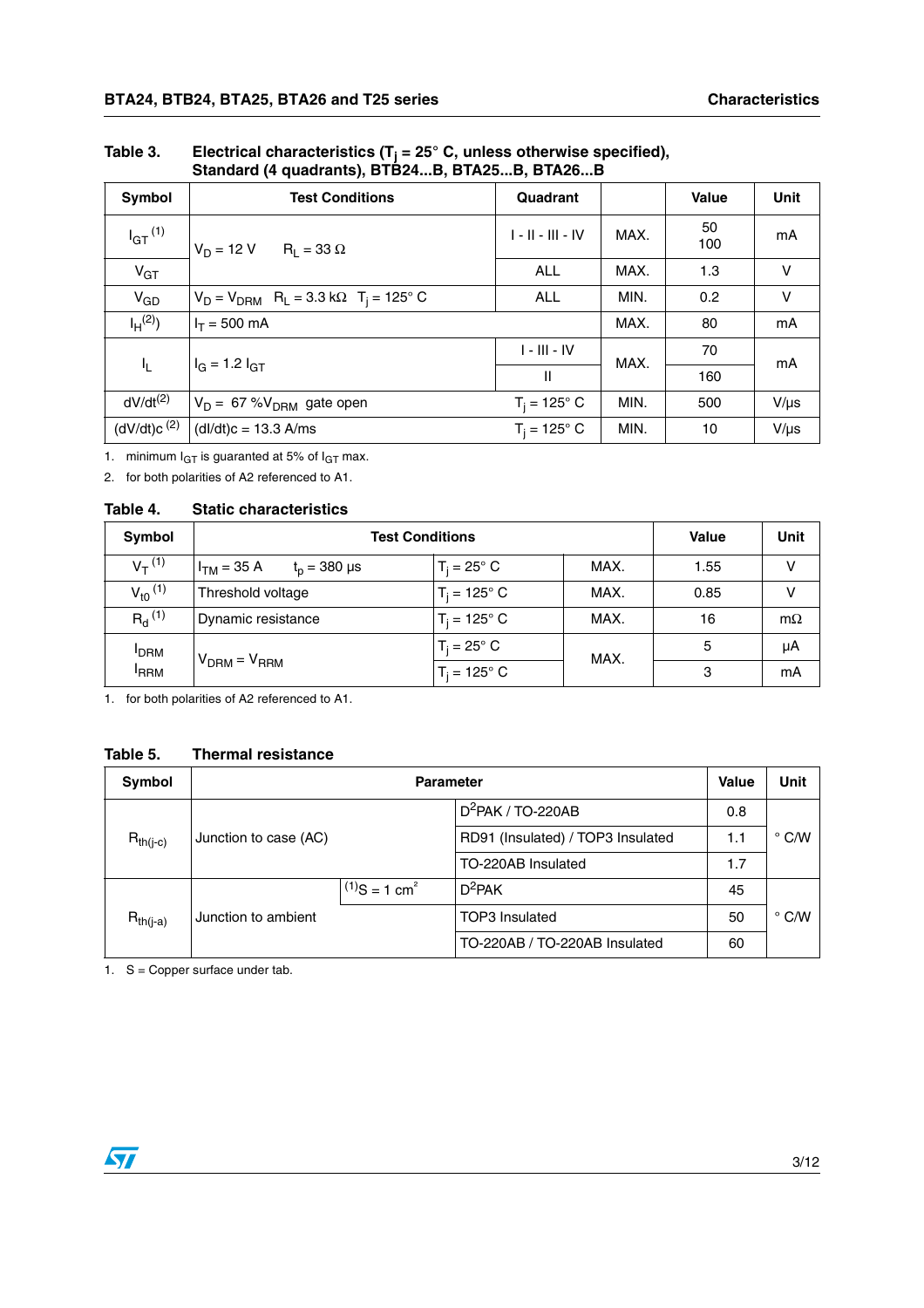#### **Figure 1. Maximum power dissipation versus RMS on-state current (full cycle)**







 **Figure 3. D2PAK RMS on-state current versus ambient temperature (printed circuit board FR4, copper thickness: 35µm) (full cycle)**

**Relative variation of thermal impedance versus pulse duration**



 **Figure 5. On-state characteristics (maximum values)**

**Figure 6. Surge peak on-state current versus number of cycles**

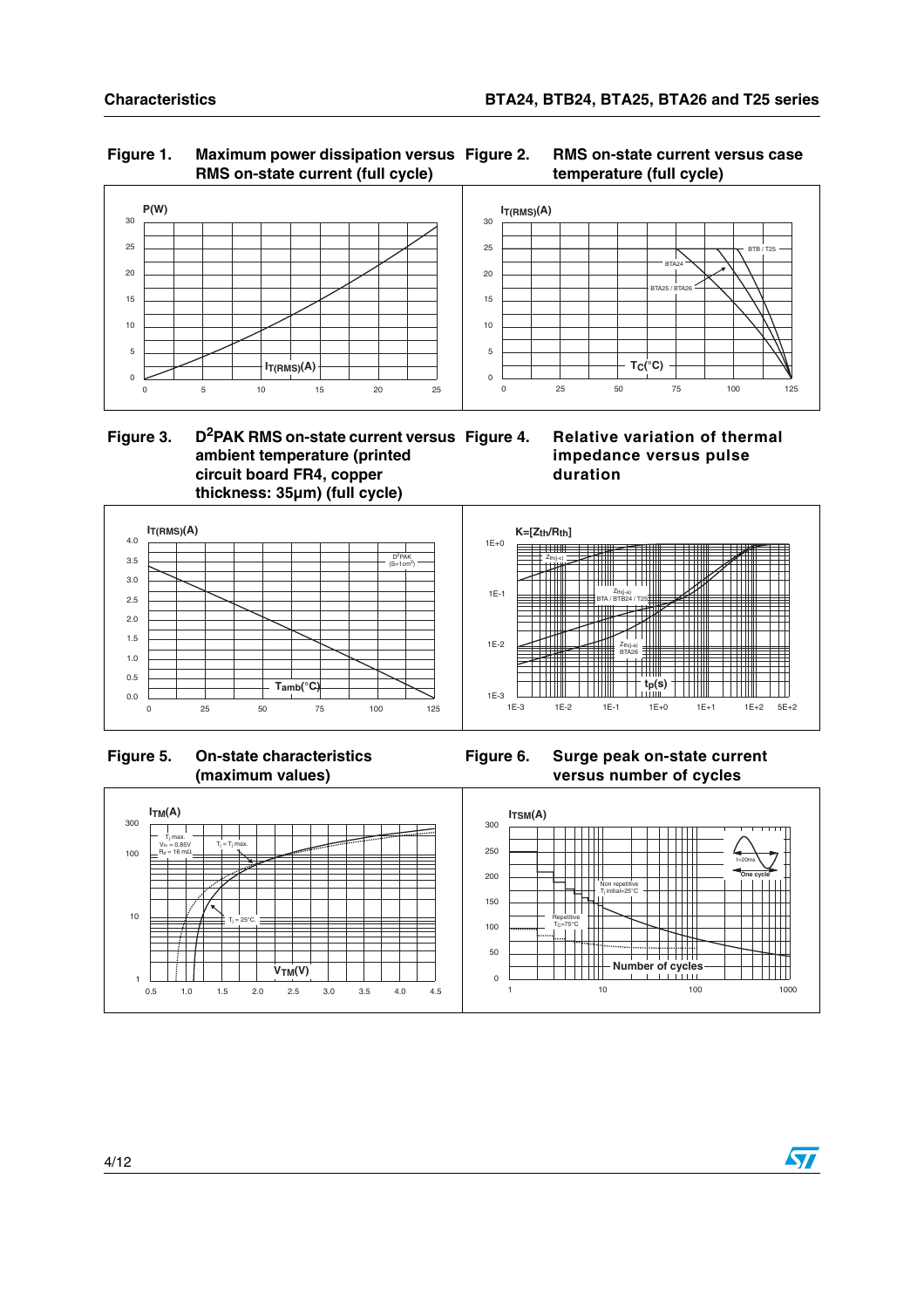**Figure 7. Non-repetitive surge peak on-state current for a sinusoidal pulse with**  width t<sub>p</sub> < 10 ms and corresponding **value of I2t**





**Figure 9. Relative variation of critical rate of Figure 10. Relative variation of critical rate of decrease of main current versus (dV/dt)c (typical values)**

**decrease of main current versus (dV/dt)c**



Figure 11. D<sup>2</sup>PAK Thermal resistance junction to **ambient versus copper surface under tab (printed circuit board FR4, copper thickness: 35 µm)**



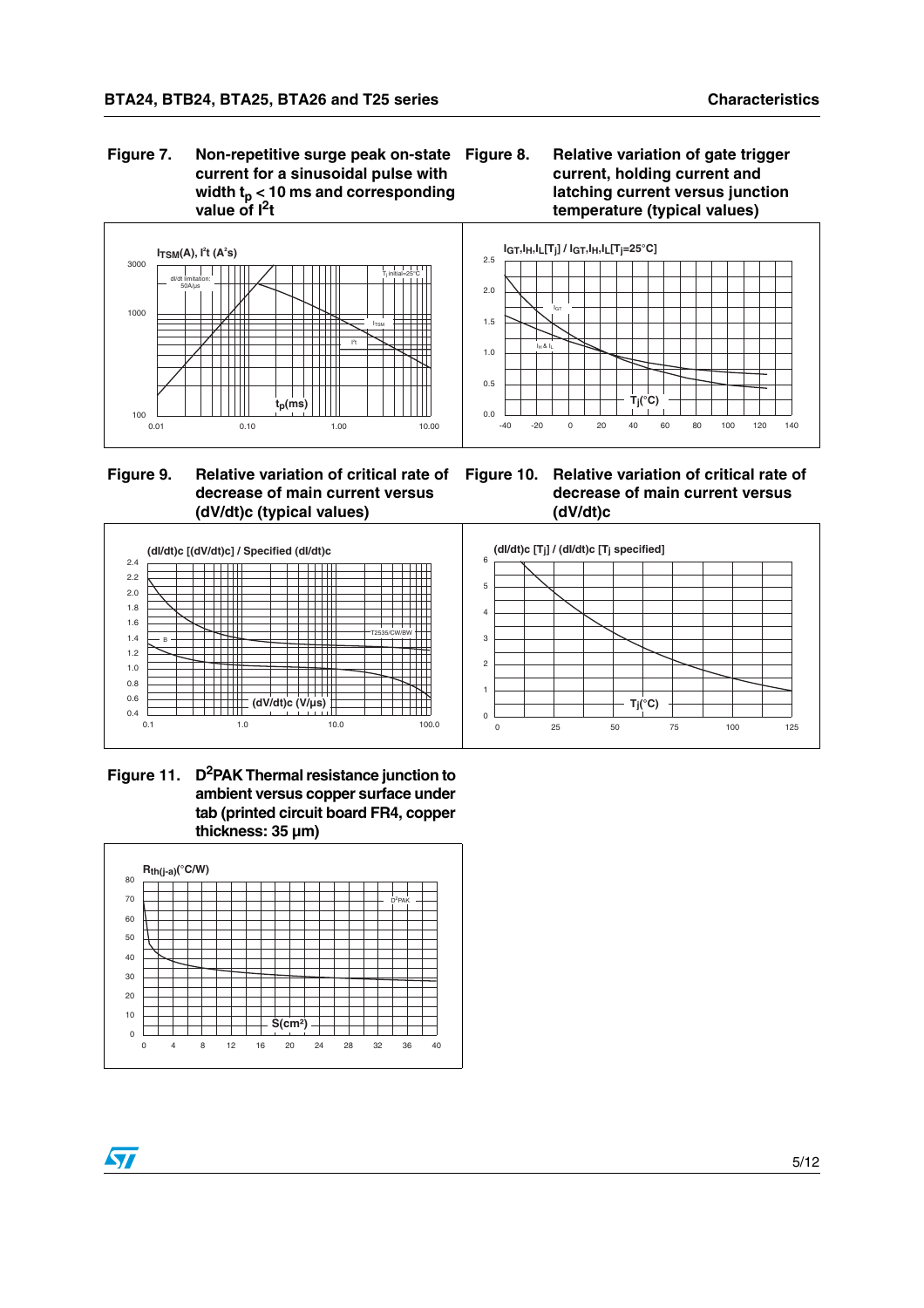## **2 Ordering information scheme**

#### **Figure 12. BTA and BTB series**

|                                                                               | <b>BT</b>               | A | 24 - 600 BW RG |  |  |
|-------------------------------------------------------------------------------|-------------------------|---|----------------|--|--|
| <b>Triac series</b>                                                           |                         |   |                |  |  |
| Insulation<br>$A =$ insulated<br>$B = \text{non insulated}$                   |                         |   |                |  |  |
| Current<br>$24 = 25A$ in TO-220AB<br>$25 = 25A$ in RD91<br>$26 = 25A$ in TOP3 |                         |   |                |  |  |
| Voltage<br>$600 = 600V$<br>$800 = 800V$                                       |                         |   |                |  |  |
| Sensitivity and type<br>$B = 50mA$ Standard<br>$CW = 35mA$ Snubberless        | $BW = 50mA$ Snubberless |   |                |  |  |
| Packing mode<br>$RG = Tube$                                                   |                         |   |                |  |  |

#### **Figure 13. T25 series**



#### <span id="page-5-0"></span>**Table 6. Product Selector**

| <b>Part Numbers</b>               | Voltage (xxx) |       | <b>Sensitivity</b> | <b>Type</b> | Package         |
|-----------------------------------|---------------|-------|--------------------|-------------|-----------------|
|                                   | 600 V         | 800 V |                    |             |                 |
| BTA24-xxxBRG                      | x             | X     | 50 mA              | Standard    | <b>TO-220AB</b> |
| BTA/BTB <sup>(1)</sup> 24-xxxBWRG | x             | X     | 50 mA              | Snubberless |                 |
| $BTA/BTB(1)24-xxxxCWRG$           | x             | X     | 35 mA              | Snubberless | <b>TO-220AB</b> |
| BTA25-xxxBRG                      | x             | X     | 50 mA              | Standard    | RD91            |
| BTA25-xxxBWRG                     | x             | X     | 50 mA              | Snubberless | RD91            |
| BTA25-xxxCWRG                     | x             | X     | 35 mA              | Snubberless | RD91            |
| BTA26-xxxBRG                      | x             | X     | 50 mA              | Standard    | TOP3 Ins.       |
| BTA26-xxxBWRG                     | x             | X     | 50 mA              | Snubberless | TOP3 Ins.       |
| BTA26-xxxCWRG                     | x             | X     | 35 mA              | Snubberless | TOP3 Ins.       |
| T2535-xxxG                        | x             | X     | 35 mA              | Snubberless | $D^2$ PAK       |

<span id="page-5-1"></span>1. **BTB:** non insulated TO-220AB package

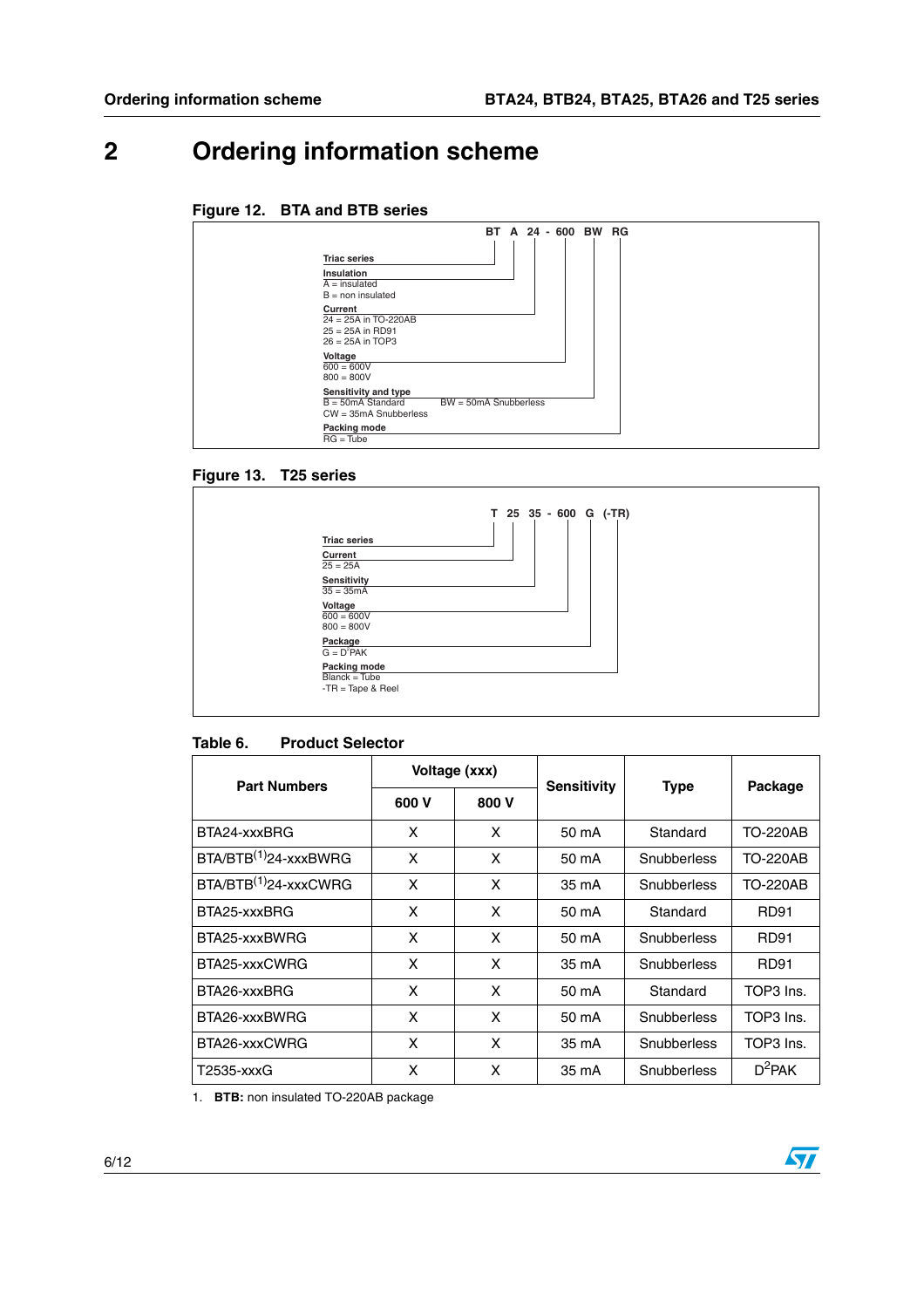### **3 Package information**

 $\bm{\varPi}$ 



Table 7. **D**<sup>2</sup>PAK Package dimensions



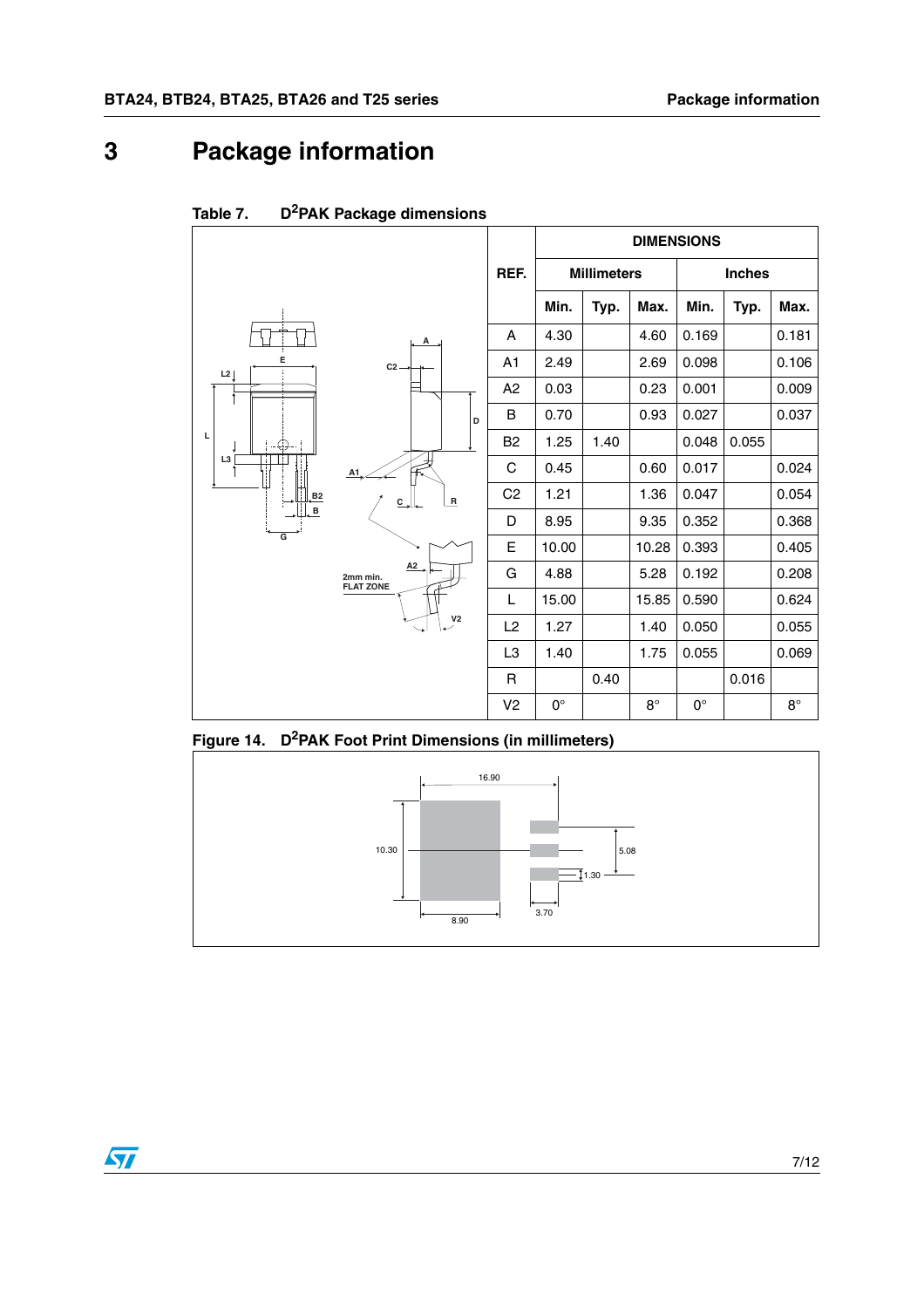|                                                                                                                                                                                                                |                | <b>DIMENSIONS</b> |                    |               |            |
|----------------------------------------------------------------------------------------------------------------------------------------------------------------------------------------------------------------|----------------|-------------------|--------------------|---------------|------------|
|                                                                                                                                                                                                                | REF.           |                   | <b>Millimeters</b> | <b>Inches</b> |            |
|                                                                                                                                                                                                                |                | Min.              | Max.               | Min.          | Max.       |
|                                                                                                                                                                                                                | A              |                   | 40.00              |               | 1.575      |
| A <sub>2</sub><br>L2<br>L1<br><b>B2</b><br>B <sub>1</sub><br>c<br>Ic <sub>1</sub><br>c <sub>2</sub><br>A1<br>N <sub>1</sub><br>N <sub>2</sub><br>$\mathcal{B}_{\Sigma}$<br>lв<br>F<br>E <sub>3</sub><br>T<br>А | A <sub>1</sub> | 29.90             | 30.30              | 1.177         | 1.193      |
|                                                                                                                                                                                                                | A2             |                   | 22.00              |               | 0.867      |
|                                                                                                                                                                                                                | B              |                   | 27.00              |               | 1.063      |
|                                                                                                                                                                                                                | B1             | 13.50             | 16.50              | 0.531         | 0.650      |
|                                                                                                                                                                                                                | B <sub>2</sub> |                   | 24.00              |               | 0.945      |
|                                                                                                                                                                                                                | C              |                   | 14.00              |               | 0.551      |
|                                                                                                                                                                                                                | C <sub>1</sub> |                   | 3.50               |               | 0.138      |
|                                                                                                                                                                                                                | C <sub>2</sub> | 1.95              | 3.00               | 0.077         | 0.118      |
|                                                                                                                                                                                                                | E <sub>3</sub> | 0.70              | 0.90               | 0.027         | 0.035      |
|                                                                                                                                                                                                                | F              | 4.00              | 4.50               | 0.157         | 0.177      |
|                                                                                                                                                                                                                | $\overline{1}$ | 11.20             | 13.60              | 0.441         | 0.535      |
|                                                                                                                                                                                                                | L1             | 3.10              | 3.50               | 0.122         | 0.138      |
|                                                                                                                                                                                                                | L2             | 1.70              | 1.90               | 0.067         | 0.075      |
|                                                                                                                                                                                                                | N <sub>1</sub> | $33^\circ$        | $43^\circ$         | $33^\circ$    | $43^\circ$ |
|                                                                                                                                                                                                                | N <sub>2</sub> | $28^\circ$        | $38^\circ$         | $28^\circ$    | $38^\circ$ |

Table 8. **RD91 Package dimensions** 

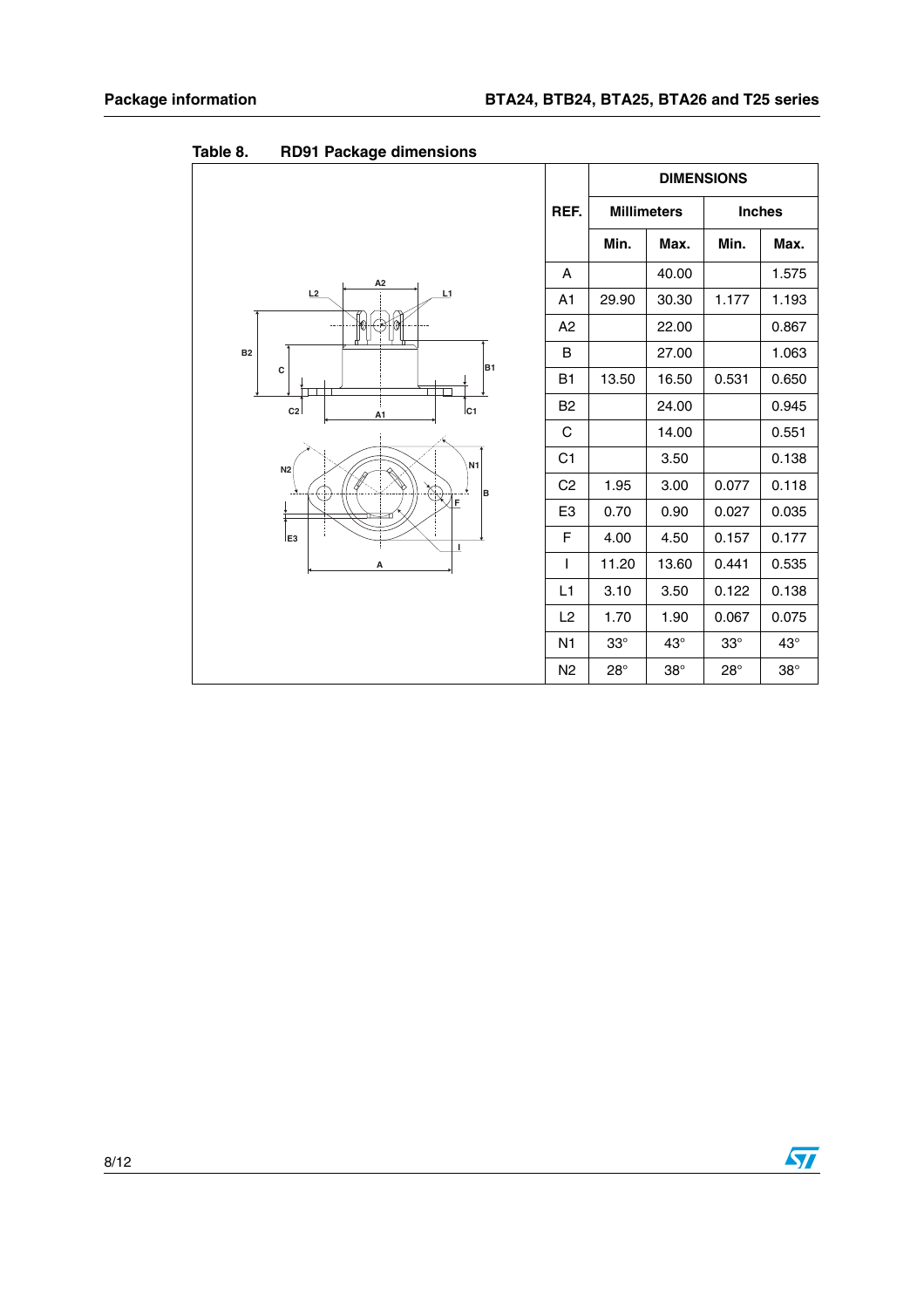|                    |                                                                                                                                                                                                                                                                                                                                                                                                                                               |              |                    |      | <b>DIMENSIONS</b> |       |               |       |
|--------------------|-----------------------------------------------------------------------------------------------------------------------------------------------------------------------------------------------------------------------------------------------------------------------------------------------------------------------------------------------------------------------------------------------------------------------------------------------|--------------|--------------------|------|-------------------|-------|---------------|-------|
|                    |                                                                                                                                                                                                                                                                                                                                                                                                                                               | REF.         | <b>Millimeters</b> |      |                   |       | <b>Inches</b> |       |
|                    |                                                                                                                                                                                                                                                                                                                                                                                                                                               |              | Min.               | Typ. | Max.              | Min.  | Typ.          | Max.  |
| н                  | А                                                                                                                                                                                                                                                                                                                                                                                                                                             | A            | 4.4                |      | 4.6               | 0.173 |               | 0.181 |
| $\mathbf{B}$<br>று | $\mathbf{B}$                                                                                                                                                                                                                                                                                                                                                                                                                                  | B            | 1.45               |      | 1.55              | 0.057 |               | 0.061 |
| $\kappa$ Ţ         |                                                                                                                                                                                                                                                                                                                                                                                                                                               | C            | 14.35              |      | 15.60             | 0.565 |               | 0.614 |
| G                  |                                                                                                                                                                                                                                                                                                                                                                                                                                               | D            | 0.5                |      | 0.7               | 0.020 |               | 0.028 |
| F                  |                                                                                                                                                                                                                                                                                                                                                                                                                                               | E            | 2.7                |      | 2.9               | 0.106 |               | 0.114 |
|                    |                                                                                                                                                                                                                                                                                                                                                                                                                                               | F            | 15.8               |      | 16.5              | 0.622 |               | 0.650 |
| P<br>c             |                                                                                                                                                                                                                                                                                                                                                                                                                                               | G            | 20.4               |      | 21.1              | 0.815 |               | 0.831 |
|                    |                                                                                                                                                                                                                                                                                                                                                                                                                                               | H            | 15.1               |      | 15.5              | 0.594 |               | 0.610 |
| J<br>J             | $\begin{array}{c} \mathbf{L}_{\mathbf{E}}\mathbf{L}_{\mathbf{E}}\mathbf{L}_{\mathbf{E}}\mathbf{L}_{\mathbf{E}}\mathbf{L}_{\mathbf{E}}\mathbf{L}_{\mathbf{E}}\mathbf{L}_{\mathbf{E}}\mathbf{L}_{\mathbf{E}}\mathbf{L}_{\mathbf{E}}\mathbf{L}_{\mathbf{E}}\mathbf{L}_{\mathbf{E}}\mathbf{L}_{\mathbf{E}}\mathbf{L}_{\mathbf{E}}\mathbf{L}_{\mathbf{E}}\mathbf{L}_{\mathbf{E}}\mathbf{L}_{\mathbf{E}}\mathbf{L}_{\mathbf{E}}\mathbf{L}_{\mathbf$ | J            | 5.4                |      | 5.65              | 0.213 |               | 0.222 |
|                    |                                                                                                                                                                                                                                                                                                                                                                                                                                               | Κ            | 3.4                |      | 3.65              | 0.134 |               | 0.144 |
|                    |                                                                                                                                                                                                                                                                                                                                                                                                                                               | ØL           | 4.08               |      | 4.17              | 0.161 |               | 0.164 |
|                    |                                                                                                                                                                                                                                                                                                                                                                                                                                               | P            | 1.20               |      | 1.40              | 0.047 |               | 0.055 |
|                    |                                                                                                                                                                                                                                                                                                                                                                                                                                               | $\mathsf{R}$ |                    | 4.60 |                   |       | 0.181         |       |

**Table 9. TOP3 Insulated package dimensions**

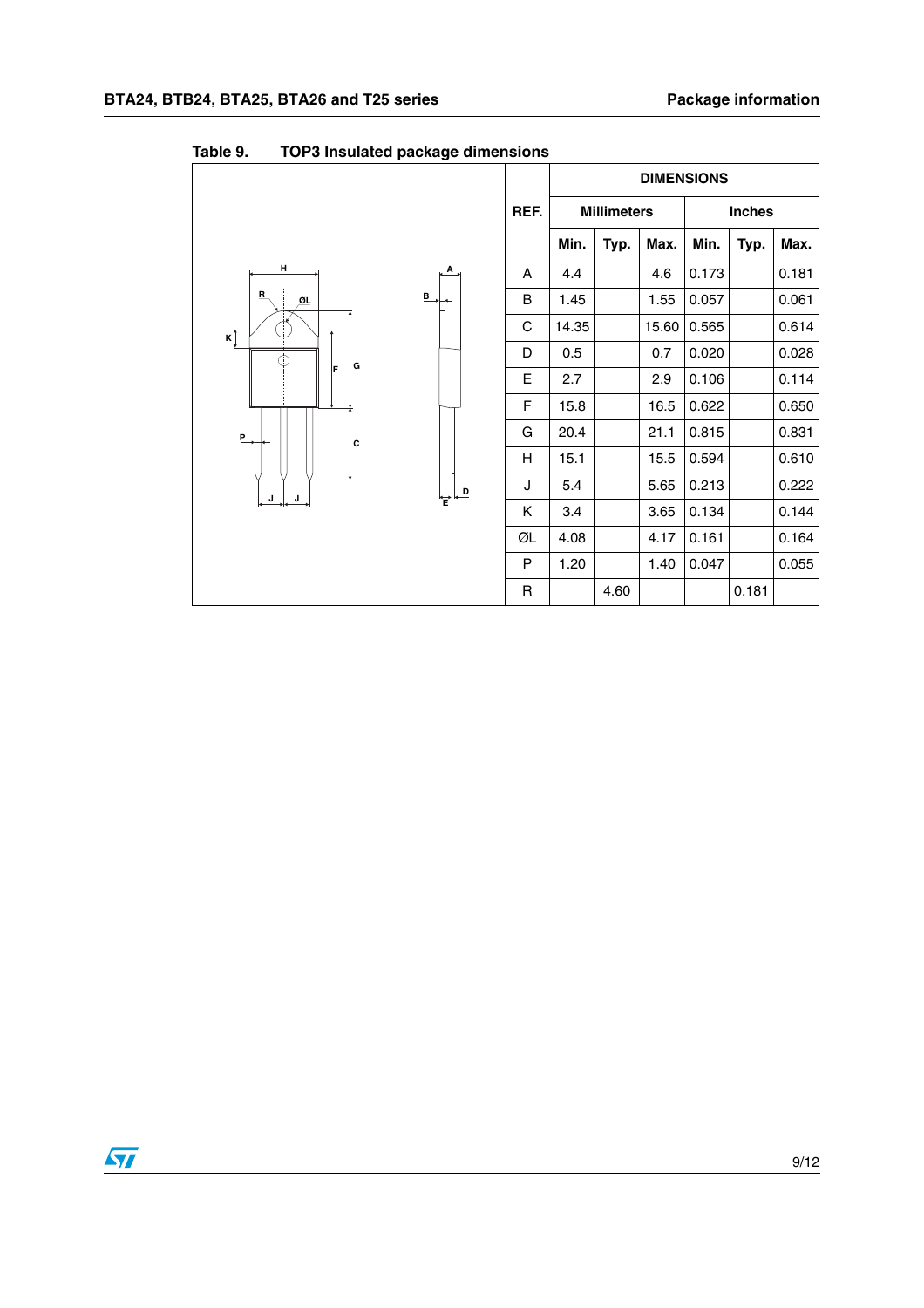|                        |               |                | <b>DIMENSIONS</b>  |       |               |       |       |       |  |
|------------------------|---------------|----------------|--------------------|-------|---------------|-------|-------|-------|--|
|                        | REF.          |                | <b>Millimeters</b> |       | <b>Inches</b> |       |       |       |  |
|                        |               |                | Min.               | Typ.  | Max.          | Min.  | Typ.  | Max.  |  |
|                        |               | Α              | 15.20              |       | 15.90         | 0.598 |       | 0.625 |  |
|                        |               | a1             |                    | 3.75  |               |       | 0.147 |       |  |
| с<br>в                 |               | a <sub>2</sub> | 13.00              |       | 14.00         | 0.511 |       | 0.551 |  |
| ØΙ                     | b2            | B              | 10.00              |       | 10.40         | 0.393 |       | 0.409 |  |
| įμ                     | F<br>$\cdots$ | b1             | 0.61               |       | 0.88          | 0.024 |       | 0.034 |  |
| А                      |               | b <sub>2</sub> | 1.23               |       | 1.32          | 0.048 |       | 0.051 |  |
| 4<br>13                |               | С              | 4.40               |       | 4.60          | 0.173 |       | 0.181 |  |
| a1                     | c2            | c1             | 0.49               |       | 0.70          | 0.019 |       | 0.027 |  |
| 12<br>a2               |               | c2             | 2.40               |       | 2.72          | 0.094 |       | 0.107 |  |
|                        |               | е              | 2.40               |       | 2.70          | 0.094 |       | 0.106 |  |
| $\overline{b1}$<br>'ē' | 벺<br>c1       | F              | 6.20               |       | 6.60          | 0.244 |       | 0.259 |  |
|                        |               | ØI             | 3.75               |       | 3.85          | 0.147 |       | 0.151 |  |
|                        |               | 14             | 15.80              | 16.40 | 16.80         | 0.622 | 0.646 | 0.661 |  |
|                        |               | L              | 2.65               |       | 2.95          | 0.104 |       | 0.116 |  |
|                        |               | $\mathsf{I2}$  | 1.14               |       | 1.70          | 0.044 |       | 0.066 |  |
|                        |               | 13             | 1.14               |       | 1.70          | 0.044 |       | 0.066 |  |
|                        |               | M              |                    | 2.60  |               |       | 0.102 |       |  |

Table 10. **Table 10. TO-220AB (Insulated and non-insulated) Package dimensions**

In order to meet environmental requirements, ST offers these devices in ECOPACK® packages. These packages have a lead-free second level interconnect. The category of second level interconnect is marked on the package and on the inner box label, in compliance with JEDEC Standard JESD97. The maximum ratings related to soldering conditions are also marked on the inner box label. ECOPACK is an ST trademark. ECOPACK specifications are available at: www.st.com.

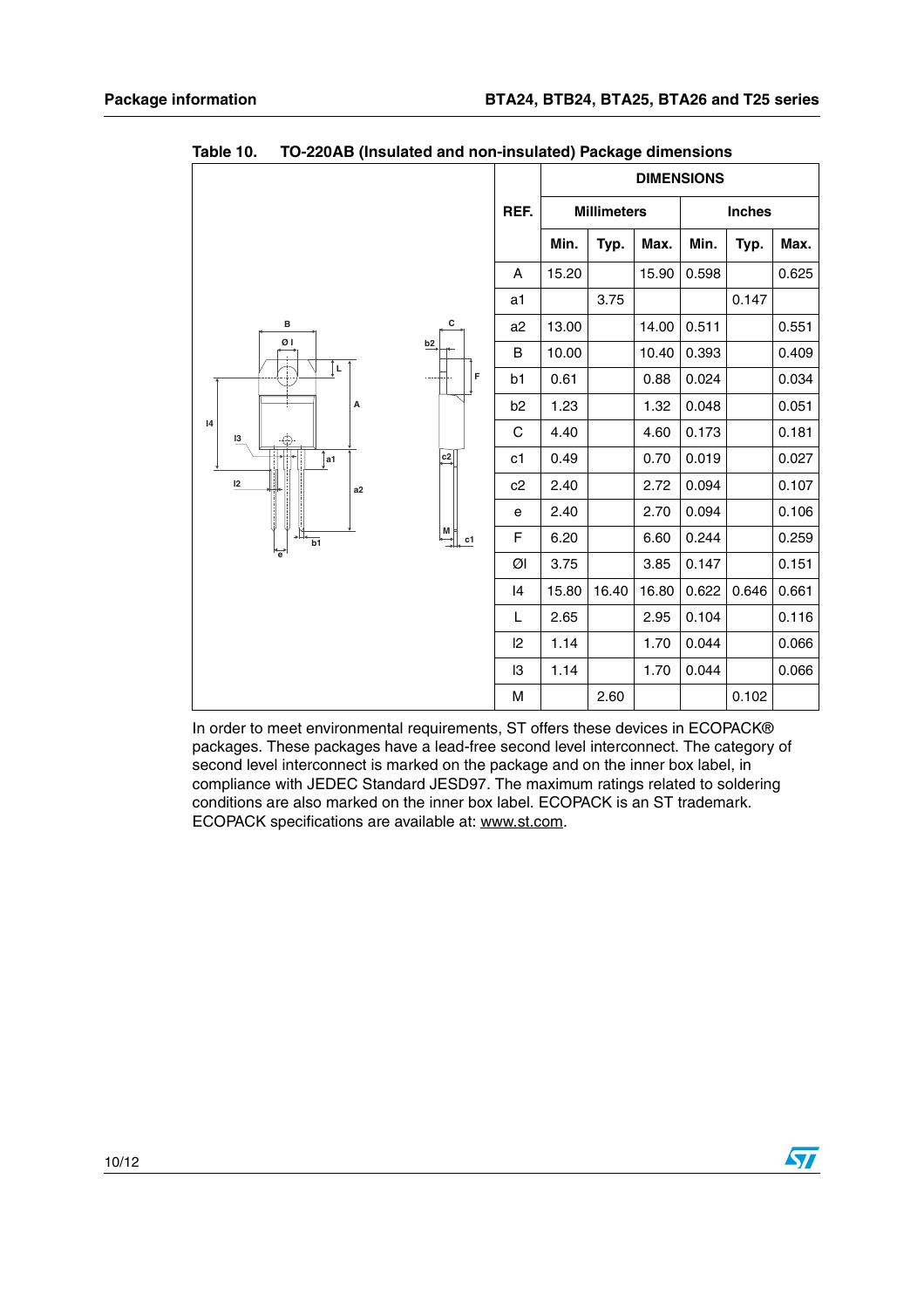## **4 Ordering information**

| <b>Ordering type</b> | <b>Marking</b>  | Package   | Weight           | <b>Base qty</b> | Delivery mode |
|----------------------|-----------------|-----------|------------------|-----------------|---------------|
| BTA/BTB24-xxxyyzRG   | BTA/BTB24xxxyyz | TO-220AB  | 2.3 <sub>q</sub> | 50              | Tube          |
| BTA25-xxxyyzRG       | BTA25-xxxyyz    | RD91      | 20 <sub>q</sub>  | 25              | <b>Bulk</b>   |
| BTA26-xxxyzRG        | BTA26-xxxyyz    | TOP3 Ins. | 4.5 <sub>q</sub> | 30              | Tube          |
| T2535-xxxG           | T2535xxxG       | $D^2$ PAK | 1.5 <sub>g</sub> | 50              | Tube          |
| T2535-xxxG-TR        | T2535xxxG       |           |                  | 1000            | Tape and reel |

**Note:**  $xxx =$  voltage,  $yy =$  sensitivity,  $z =$  type

## **5 Revision History**

| Date        | <b>Revision</b> | <b>Description of Changes</b>                                                 |  |
|-------------|-----------------|-------------------------------------------------------------------------------|--|
| Oct-2002    | 6A              | Previous update.                                                              |  |
| 13-Feb-2006 |                 | TO-220AB delivery mode changed from bulk to tube.<br>ECOPACK statement added. |  |
| 31-May-2006 | 8               | Reformatted to current standard. $T_c$ in figure 3 changed<br>to $T_{amb}$    |  |
| 31-Jul-2006 | 9               | Typing error corrected on page 1 (BTB124 instead of<br><b>BTB24)</b>          |  |